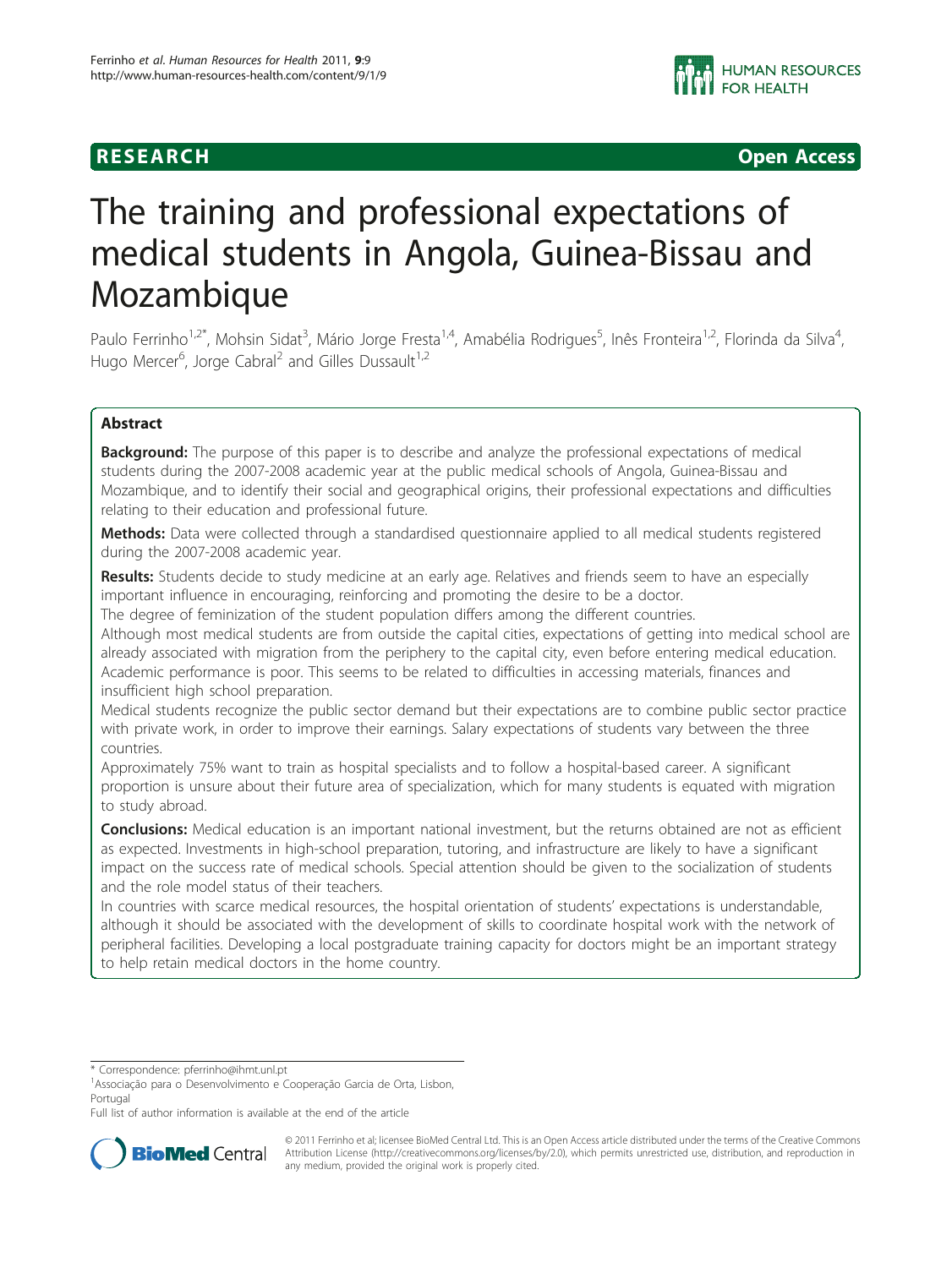# Background

The Portuguese-speaking African countries became independent from Portugal after 1975. Until the mid-1990s, their political systems were one-party systems, which gradually changed to multi-party systems. Three of these countries (Angola, Mozambique and Guinea-Bissau) went through periods of civil war. The introduction of multiparty systems brought major economic restructuring processes, including moving from a centrally-planned economy to a market economy. A plethora of new laws and regulations have been passed since then, liberalizing activities that previously were under State control, including the health services.

Medical education has tried to keep up with the changes in the health care system. Mozambique and Angola have had a medical faculty since colonial times. Since independence, these have produced doctors to partially meet the needs of an exclusively public sector 'socialist health care system', free of charge at the point of delivery. Recently, efforts were made to adapt medical curricula to a new vision of a system where other social partners emerge as providers of health care and as trainers of medical students. In Mozambique, three new medical schools have been established outside Maputo: the private Catholic University established a medical college in Beira (central region), in 2001; the Universidade do Lúrio established a medical college in Nampula (northern region), in 2007; and, more recently, another public medical school has been established in Tete (eastern region). In 2009, in Angola, six new medical schools were established outside Luanda, where there is also a private medical school.

The Raul Diaz Arguellez Faculty of Medicine in Guinea-Bissau, is not currently integrated in any University, and offers a training programme supported by Cuban tutors. It was, at the time of the study, in its third year of training.

The purpose of this research is to describe and analyse the profile of medical students currently (2007) in the medical faculties of the Universities of Eduardo Mondlane (Mozambique), Agostinho Neto (Angola) and Raul Diaz Arguellez (Guinea-Bissau), to identify where they come from and their expectations and difficulties regarding their education and their professional career.

## Methods

A piloted, standardized questionnaire, with closed and open-ended questions, was distributed to all the registered medical students on a specific day, during an agreed lecture period, in 2007 or 2008. Some of the questions were context-specific and adapted to the reality of each country. All data were entered into an Access database and analysed using SPSS. Statistical analysis was mostly descriptive.

### Results

# Students' background

The median age of students varied between 22 years (Mozambique) and 26 (Angola). With the exception of Guinea-Bissau, most were females (Table [1](#page-2-0)). Most students were born and received their primary and secondary school education in the Province/Region of the Capital City, where the medical school is located (with the exception of Guinea-Bissau, where medical training is decentralized to several locations). The trend of migration to the capital city most marked in Guinea-Bissau and less so in Angola.

#### The decision to study medicine

The median age of taking the decision to study medicine was 15 years (Guinea-Bissau and Mozambique) and 16 years (Angola) (Table [1](#page-2-0)).

The main reasons to choose medicine as a profession were "to contribute to the welfare of the public", "selfrealization", "vocation", "family influence/pressure" and "social recognition"

#### Academic performance

Between 5% (Guinea-Bissau) and 20% (Mozambique) of students were repeating one or another subject (students surveyed in Mozambique included participants in the seventh year of training, whereas in Guinea-Bissau the training had just reached its fourth year) (Table [2](#page-2-0)). In Mozambique the most frequent problem was the physiology course.

The main reasons for having failed were mostly related to "lack of personal effort", "lack of tutoring", "difficulty with the subject matter", "personal problems" and "lack of study materials".

#### Main difficulties reported

The most frequent difficulties reported by students during the medical training were: "lack of books", and "financial needs". Other difficulties were "lack of adequate technology", "teachers not adequately prepared", "inadequate syllabus" and "insufficient knowledge from undergraduate schooling", reflecting the poor level of knowledge imparted by high school education [\[1](#page-4-0)].

#### Satisfaction with the academic education received

The main factor of dissatisfaction was related to the poor quality of support systems (library, computers, laboratories) and the heavy load (and poor organization) of formal teaching hours.

# Expectations regarding their future profession and professional income

When asked in which sector they would like to practice medicine, most reported both the public and private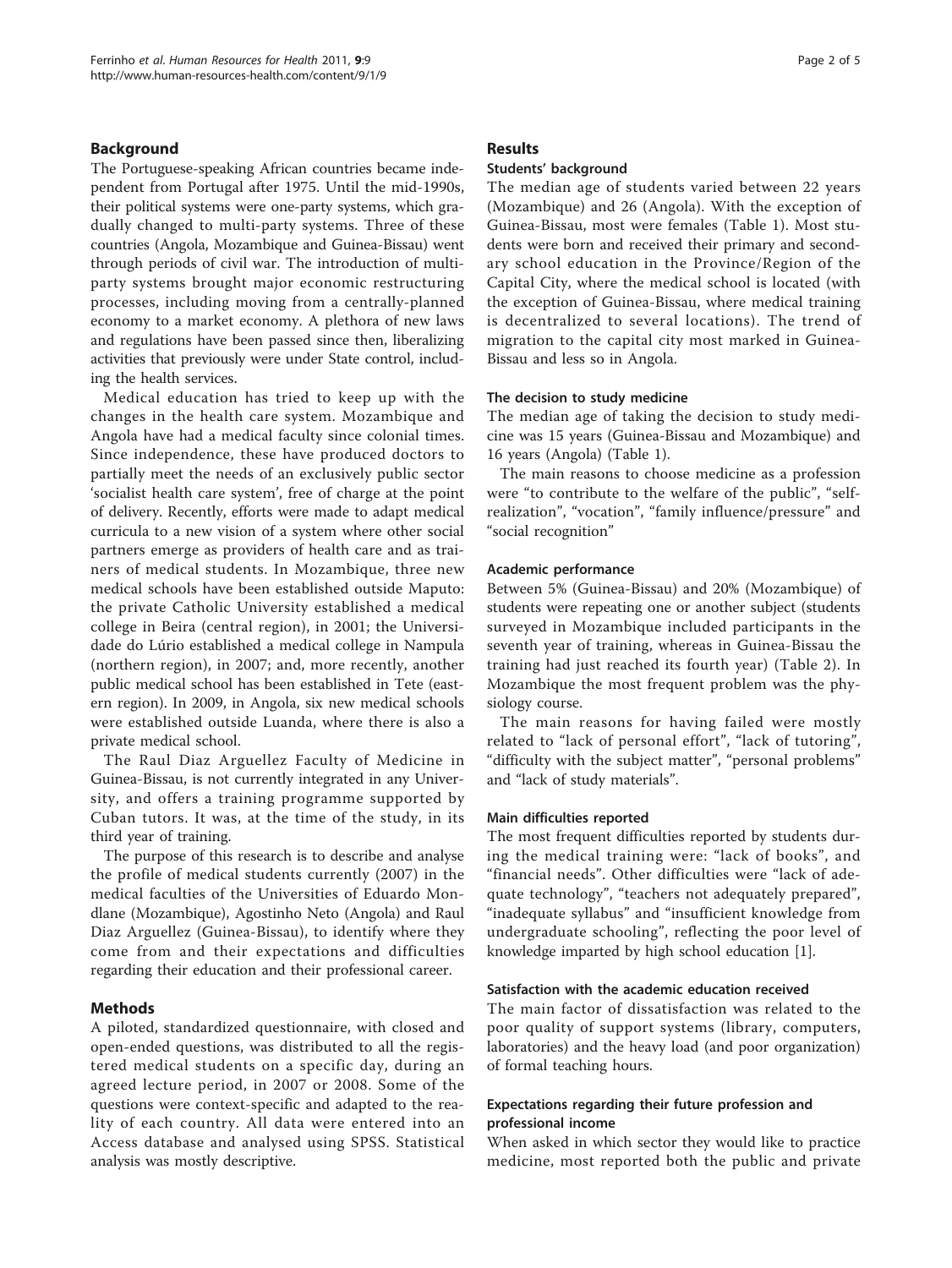|                                          |                                     | Angola      | Guinea-Bissau | Mozambique  |
|------------------------------------------|-------------------------------------|-------------|---------------|-------------|
|                                          | Mean (sd)                           | 27.7(7.6)   | 25.3(3.2)     | 22.8(3.8)   |
| Age                                      | Median                              | 26          | 25            | 22          |
|                                          | Mode                                | 22          | 23            | 20 and 21   |
|                                          | Male                                | 37.4 (189)  | 69.1 (56)     | 49.8 (241)  |
| Sex                                      | Female                              | 62.6 (317)  | 30.9(25)      | 50.2 (243)  |
|                                          | Total                               | 100.0 (508) | 100.0 (81)    | 100.0 (484) |
|                                          | In the country                      | 98.2 (494)  | 97.5 (78)     | 98.3 (468)  |
| Place of birth                           | In the Capital city province/region | 48.9 (246)  | 51.3 (41)     | 56.2 (190)  |
|                                          | Abroad                              | 1.8(9)      | 2.4(2)        | 1.7(8)      |
|                                          | Total                               | 100.0 (503) | 100.0 (80)    | 100.0 (476) |
|                                          | In the country                      | 97.6 (491)  | 97.6 (79)     | 98.4 (473)  |
| Primary school                           | In the Capital city province/region | 54.5 (275)  | 53.1(43)      | 62.7 (212)  |
|                                          | Abroad                              | 2.4(12)     | 2.4(2)        | 1.6(8)      |
|                                          | Total                               | 100.0 (503) | 100.0(81)     | 100.0 (481) |
|                                          | In the country                      | 97.6 (494)  | 97.6 (79)     | 98.5 (477)  |
| Secondary school                         | In the Capital city province/region | 58.1 (294)  | 81.5 (66)     | 63.9 (216)  |
|                                          | Abroad                              | 2.4(12)     | 2.4(2)        | 1.5(5)      |
|                                          | Total                               | 100.0 (506) | 100.0(81)     | 100.0 (482) |
|                                          | Mean (sd)                           | 15.8(5.9)   | 16.1(4.4)     | 14.9(5.1)   |
| Age at decision to take a medical degree | Median                              | 16          | 15            | 15          |
|                                          | Mode                                | 15          | 15            | 18          |

# <span id="page-2-0"></span>Table 1 Demographic characteristics and decision to take a degree in medicine: percentage and number (in brackets) except where indicated

sectors (from 55.6% in Guinea-Bissau to 77.4% in Mozambique). Those who expressed the desire to work exclusively in the public sector exclusively ranged from between 19.3% in Mozambique to 44.4% in Guinea-Bissau; and a minority desired to work in the private sector exclusively (from 0% in Guinea-Bissau to 3.4% in Mozambique) (Table [3\)](#page-3-0).

Over 70% wanted to work at hospital level, 10% to 30% at community level and a small proportion at both.

Over 70% stated the intention of remaining in their country to work, but most expressed the willingness to go abroad to specialize or pursue additional studies (Table [4\)](#page-3-0).

| Table 2 Year of attendance and delayed disciplines: |  |  |
|-----------------------------------------------------|--|--|
| percentage and number (in brackets)                 |  |  |

|                                      |                 | Angola      | Guinea-Bissau Mozambique |             |
|--------------------------------------|-----------------|-------------|--------------------------|-------------|
|                                      | 1 <sup>st</sup> | 14.0(71)    | 22.5(18)                 | 25.0 (121)  |
|                                      | 2 <sub>nd</sub> | 19.7 (100)  | 77.5 (62)                | 24.4 (118)  |
|                                      | 3rd             | 21.3 (108)  |                          | 13.0 (63)   |
| Year of training                     | 4 <sup>th</sup> | 13.2 (67)   |                          | 18.4 (89)   |
|                                      | 5 <sup>th</sup> | 19.1 (97)   |                          | 7.7(37)     |
|                                      | 6 <sup>th</sup> | 12.8 (65)   | ۰                        | 5.4 (26)    |
|                                      | 7 <sup>th</sup> |             |                          | 6.2(30)     |
|                                      | Total           | 100.0 (508) | 100.0 (80)               | 100.0 (484) |
| Students with delayed<br>disciplines |                 | 12.4(63)    | 5.0(4)                   | 20 (95)     |

Surgical specialities were among the three favourite areas of specialist training in the three countries. The most popular medical specialities were gynaecology and obstetrics and paediatrics (Table [5](#page-4-0)).

Responses on what they would consider a fair level of monthly income after graduation, are available only for Guinea-Bissau and Mozambique. As the income brackets used for each country were different, it is difficult to compare the responses. In Guinea-Bissau, where the starting monthly salary of a public sector doctor was US\$ 320, 32% of future doctors expected to earn monthly up to US\$ 416, and 8% expected to earn more than US\$ 1667 per month in the first year after graduation. In Mozambique, where the starting salary of a public sector doctor was US\$ 330 per month, only 8.6% of respondents expected to earn less than US\$ 462 monthly, whereas 23.5% expected to earn more than US\$ 1538 per month.

# **Discussion**

The urban migration documented during primary and secondary school education sets the scene for admission into medical school. It is indicative of the need to focus on primary and secondary school education to allow for the recruitment of medical students that received their education in environments where they will be most needed as doctors later on.

The feminization tendency observed among medical students in this study is described in a previous study in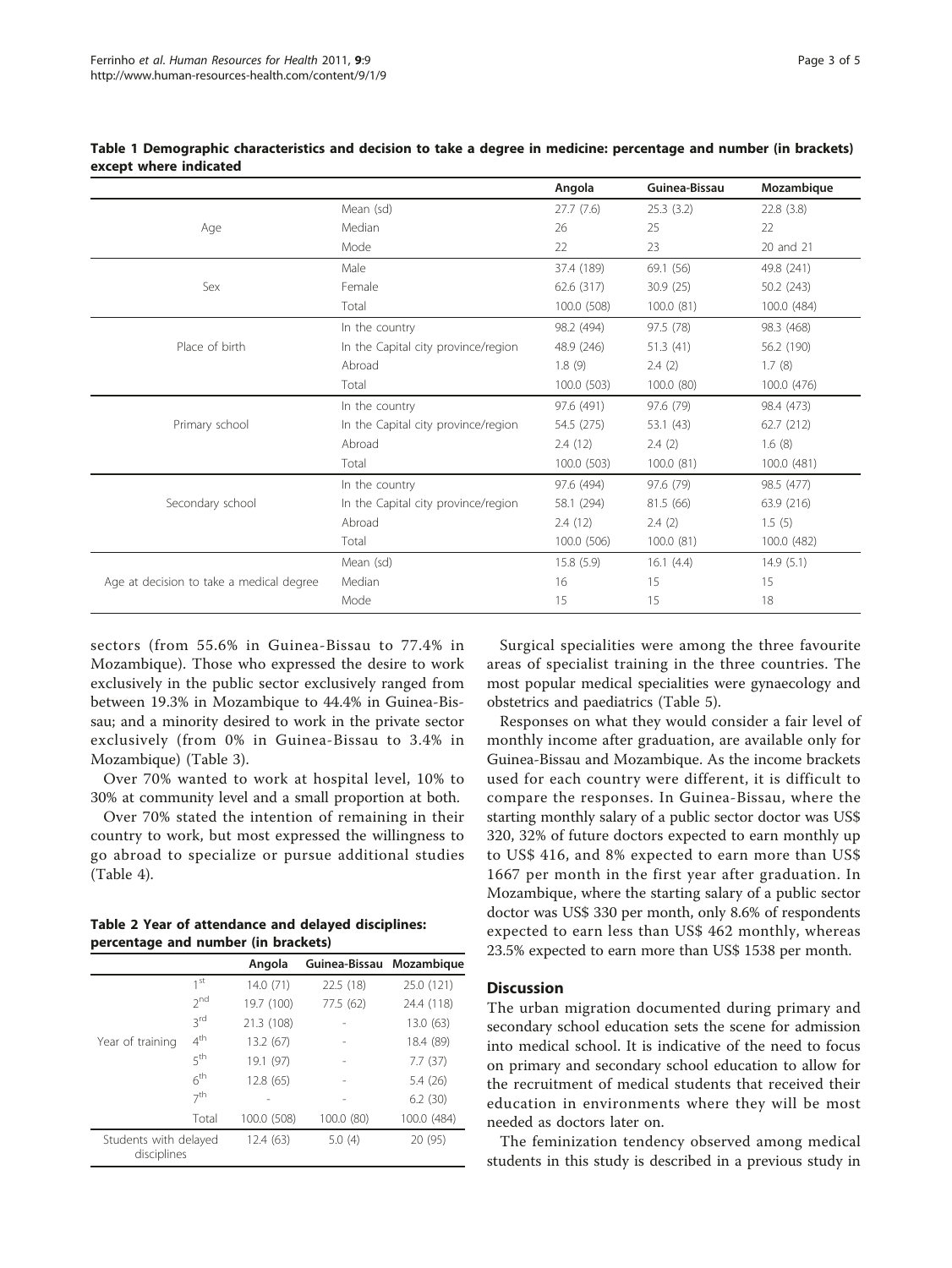|                                                 |                         | Angola      | Guinea-Bissau            | Mozambique  |
|-------------------------------------------------|-------------------------|-------------|--------------------------|-------------|
|                                                 | Private                 | 1.8(9)      | $\Omega$                 | 3.4(16)     |
| Sector where students would like to work        | Public                  | 26.4 (131)  | 44.4 (36)                | 19.3 (92)   |
|                                                 | <b>Both</b>             | 71.8 (356)  | 55.6 (45)                | 77.4 (369)  |
|                                                 | Hospital                | 70.7 (341)  | 88.6 (70)                | 74.8 (353)  |
| Level of care where students would like to work | Community               | 29.0 (140)  | 8.9(7)                   | 23.7 (112)  |
|                                                 | <b>Both</b>             | 0.2(1)      | 1.3(1)                   | 1.5(7)      |
|                                                 | Country of training     | 79.3 (403)  | 90.7 (75)                | 80.2 (388)  |
|                                                 | Other African countries | 0.8(4)      | 1.3(1)                   | 1.4(7)      |
|                                                 | Europe                  | 1.6(8)      | $\overline{\phantom{0}}$ | 4.1(20)     |
| Country where students would like to work       | North America           | 0.2(1)      | $\overline{\phantom{a}}$ | 0.8(4)      |
|                                                 | Others                  | 0.8(4)      | 6.6(5)                   | 0.4(2)      |
|                                                 | Any country             | 0.2(1)      | $\overline{\phantom{a}}$ | 1.2(6)      |
|                                                 | Did not answer          | 17.1(87)    |                          | 11.8(57)    |
|                                                 | Total                   | 100.0 (508) | 100.0 (81)               | 100.0 (484) |

<span id="page-3-0"></span>Table 3 Perspectives about the professional future of medical students: percentage and number (in brackets)

Mozambique [[2\]](#page-4-0) and also from other African Faculties of Medicine [\[3](#page-4-0)].

The degree of satisfaction remains, in Mozambique, similar to that reported in a recent study by Sousa et al. [[2\]](#page-4-0). A significant percentage of students were repeating at least one subject, a problem also reported by other African medical faculties [\[4](#page-4-0)-[9\]](#page-4-0).

In Transkei, South Africa, in 2002, it was reported that at least 40% of students were not sure of their future area of specialization [[3\]](#page-4-0). This study confirms the little interest shown by medical students in basic sciences [\[8](#page-4-0)].

Our results also correspond to Dambisya's findings [[3](#page-4-0)] that most students would prefer to settle for hospitalbased practice and work in the public sector.

About 10% to 20% of the students would like to emigrate to practice abroad, similar to the findings in Transkei, South Africa [\[3\]](#page-4-0), but much lower than the emigration intentions of students from the Faculty of Medicine in Johannesburg, South Africa [[10\]](#page-4-0).

As far as income is concerned, most students would like to earn a salary much above the income offered by a public sector job, creating the context to encourage the overlap of public and private practice.

# Conclusions

The results from this study suggest that in countries with an acute shortage of medical graduates, and which invest a large share of their scarce resources into medical training, it might be wise to prioritize medical graduates for work in hospitals, whereas other categories should be deployed to primary health care facilities. Parallel attention to training in community health could prepare the doctors-to-be to enjoy periods of work at district hospitals, providing technical back-up to population-based interventions, which could be particularly beneficial in rural areas.

A chain of investments from primary school to college is necessary to obtain results in medical education (such as recruitment, socialization of students, material conditions, organization of academic life, and teachers as role models).

In many other African countries, the critical step in the migration of medical graduates is the moment when they decide to obtain specialised training: a frequent individual decision is to look for it abroad, leading to a subsequent decision to stay in the receiving country [[11\]](#page-4-0). The results from this study also reflect a common

| Table 4 Country of preference for future specialization: percentage and number (in brackets) |  |  |  |
|----------------------------------------------------------------------------------------------|--|--|--|
|----------------------------------------------------------------------------------------------|--|--|--|

|                                      |                         | Angola                   | Guinea-Bissau            | Mozambique               |
|--------------------------------------|-------------------------|--------------------------|--------------------------|--------------------------|
|                                      | Country of residence    | 11.9 (55)                | 7.5(6)                   | 12.2(59)                 |
|                                      | Other African countries | 5.5(25)                  | 2.5(2)                   | 8.6(42)                  |
|                                      | Europe                  | 21.8 (100)               | 10.0(8)                  | 28.9 (140)               |
| Preferred country for specialization | North America           | 8.1(37)                  |                          | 7.0(34)                  |
|                                      | Latin America           | 51.8 (238)               | 77.5 (62)                | 30.5 (148)               |
|                                      | Asia                    | $\overline{\phantom{a}}$ | 2.5(2)                   | 3.3(16)                  |
|                                      | Don't know/no answer    | 0.4(2)                   | $\overline{\phantom{a}}$ | 9.3(45)                  |
|                                      | Other                   | 0.9(4)                   | $\overline{\phantom{a}}$ | $\overline{\phantom{a}}$ |
|                                      | Total                   | 100.0 (459)              | 100.0(80)                | 100.0 (484)              |